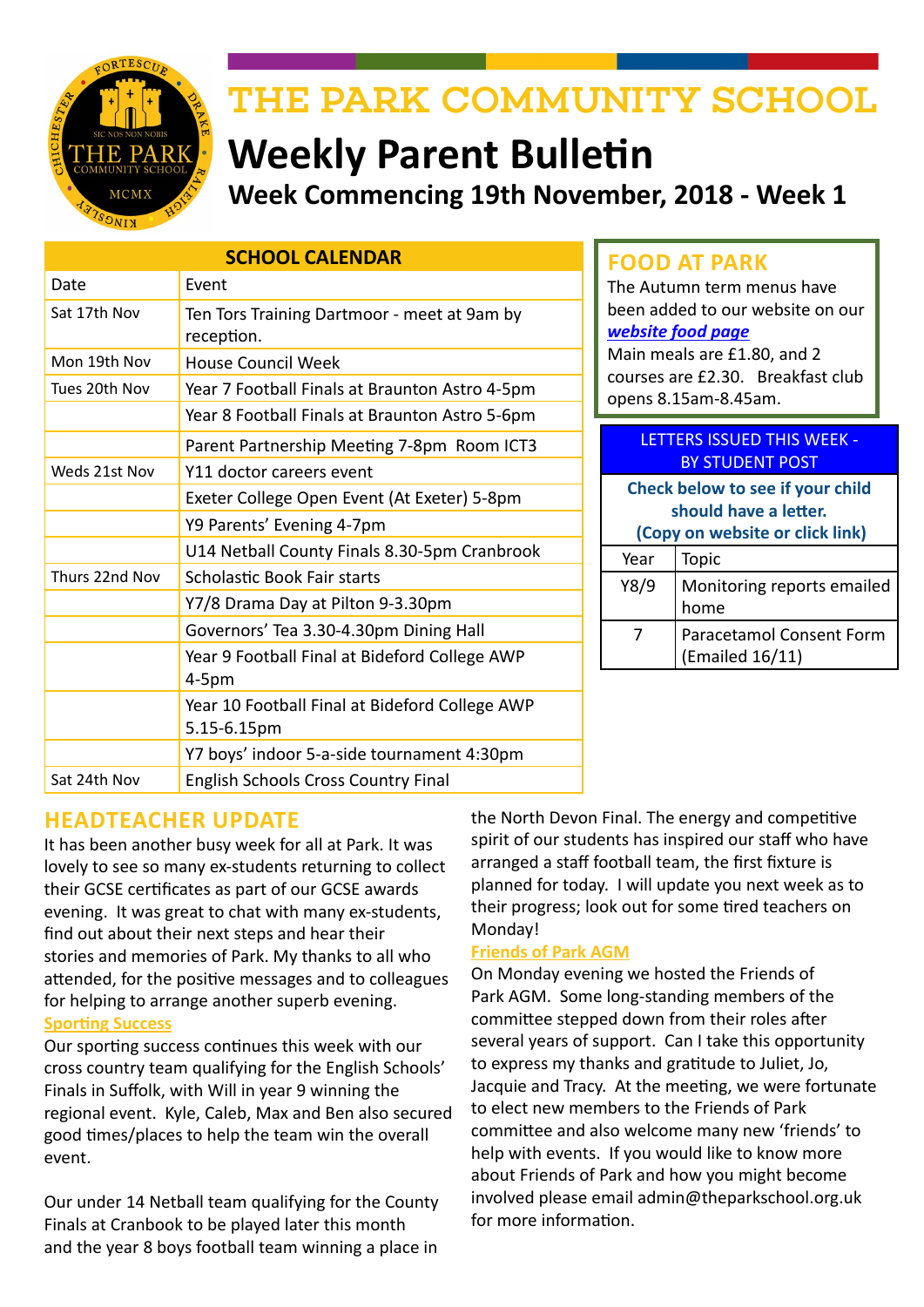#### **Zero Tolerance to Hate Crime**

I am pleased that Park is one of the early adopters of the Zero Tolerance to Hate Crime (ZTTHC) pledge in association with Devon and Cornwall Police.



More information has been shared with students via tutorials, parents can access information by clicking the Zero Tolerance logo (left).

#### **School Angel**

School Angel is a simple way in which to help raise funds for Friends of Park. With the launch of the Christmas TV adverts and 'Black Friday', this is an ideal time to remember to use School Angel before you start any online shopping. To use School Angel and raise vital funds for the school simply visit

www.theparkschool. org.uk and click on the School Angel link, then select which online store you wish to shop from; Amazon, John Lewis,



Argos, etc most of the main online stores are included as are utility, phone and holiday retailers. Once you have followed the link from School Angel continue to shop online as you normally would do. The school will receive a commission for every purchase you make, as long as you have followed the link from our School Angel page. A simple and easy way to raise funds for Friends of Park without leaving home.

*Gareth Roscoe - Headteacher*



# **U16 NETBALL TEAM**

On 31st October the U16 netball team competed in the North Devon Tournament. They performed incredibly well and conducted themselves brilliantly, an absolute credit to the school. They finished equal on points with West Buckland, but lost out by one goal on goal difference to finish 2nd. This however does still send them through to the County Finals. The finals is on Thursday 29th November at Exeter University. This is an incredible achievement and a great opportunity for them. We wish them all the best.

# **SPORTS NEWS**



# **U16 NETBALL TEAM**

On 14th November the U14 netball team played in their North Devon Tournament. With a slightly different format to before, the girls were drawn in the same group as West Buckland, who they beat to win the group by one goal. They continued their winning streak to beat Braunton in the semi finals. In the final against Pilton, they fought hard but lost 7-2. Finishing second they qualify for the County Finals in Cranbrook on 21st November. A massive congratulations to them.

*Miss Whiskin - PE Teacher*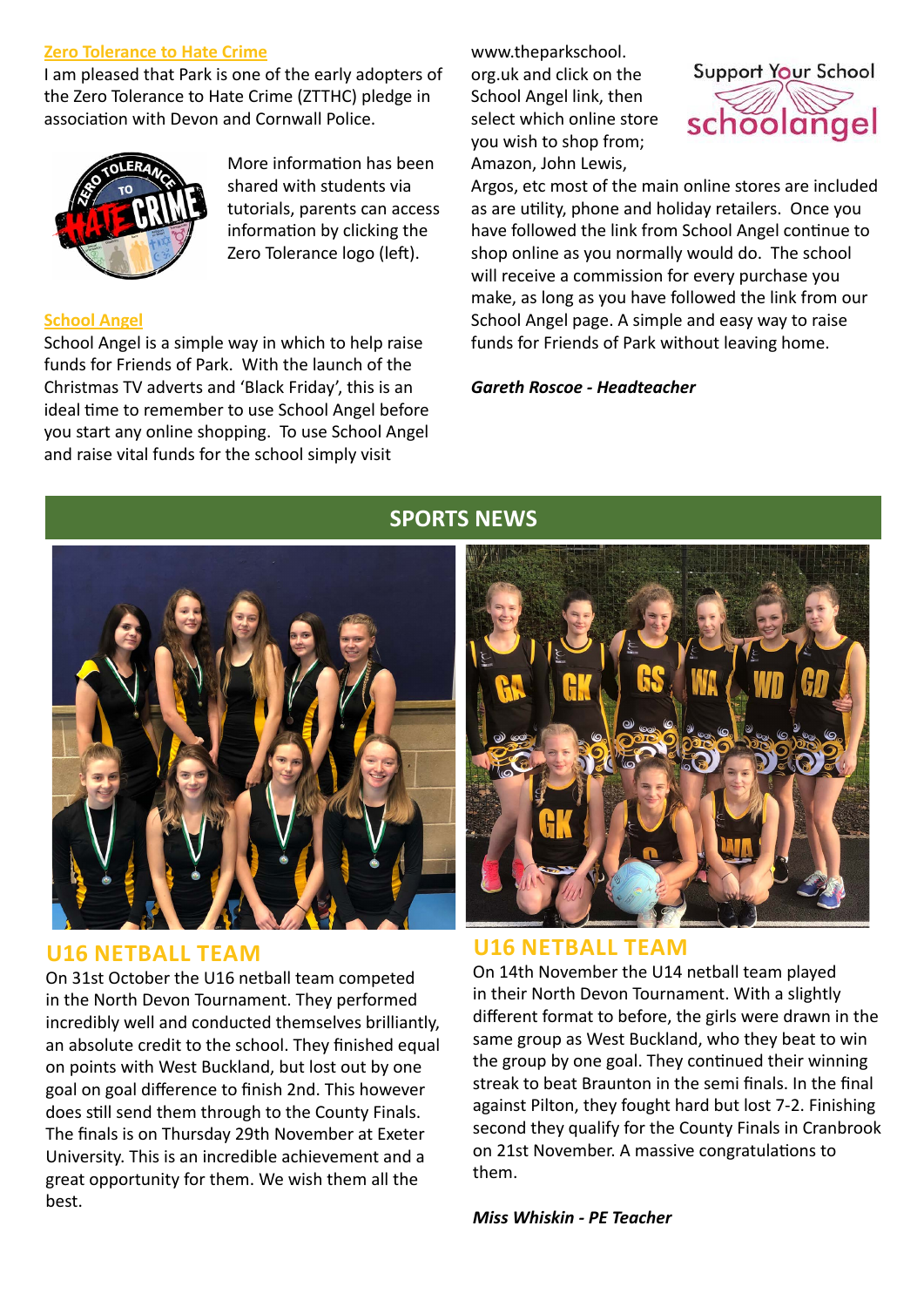# **FOOTBALL/NETBALL HOUSE MATCHES W/C 19TH NOVEMBER**

House matches begin next week for Netball and Football, students should ensure they have their PE kit in school if they take part, according to the below schedule.

| <b>PERIOD</b>  | <b>MONDAY</b><br>19TH | <b>TUESDAY</b><br>20TH | <b>WEDNESDAY</b><br><b>21ST</b> | <b>THURSDAY</b><br><b>22ND</b> | <b>FRIDAY</b><br><b>23RD</b> |
|----------------|-----------------------|------------------------|---------------------------------|--------------------------------|------------------------------|
| 1              |                       | <b>YEAR 9</b>          | <b>YEAR7</b>                    |                                |                              |
| $\overline{2}$ |                       | YEAR <sub>9</sub>      | <b>YEAR7</b>                    |                                |                              |
| 3              |                       | <b>YEAR 10/11</b>      |                                 | <b>YEAR7</b>                   | <b>YEAR 10/11</b>            |
| 4              |                       | <b>YEAR 10/11</b>      |                                 | <b>YEAR7</b>                   | <b>YEAR 10/11</b>            |
| 5              | <b>YEAR 9</b>         | YEAR <sub>8</sub>      |                                 |                                | YEAR <sub>8</sub>            |
| 6              | YEAR <sub>9</sub>     | YEAR <sub>8</sub>      |                                 |                                | <b>YEAR 8</b>                |

# **PSHEE (PERSONAL SOCIAL HEALTH AND ECONOMIC EDUCATION)**

Personal, Social, Health and Economic Education is an important part of the curriculum for all students. There is a structured programme of personal and social development, encouraging healthy approaches to life, taught during Tutor time. The following topics will be covered on 21st November.

| Year    | Topic                               |
|---------|-------------------------------------|
| Year 7  | <b>Bullying</b>                     |
| Year 8  | Dyslexia                            |
| Year 9  | Labour market information (careers) |
| Year 10 | Contraception                       |
| Year 11 | Pregnancy/parenting//fertility      |

*Anne Duthuit - PSHEE Coordinator*

# **ANTI BULLYING WEEK**

 'Make the positives so loud that the negatives are hard to hear' - 7AC have been busy making some very colourful and meaningful posters, on each poster a student has quoted a positive statement of their choice in support of #StopBullying.

Their posters will be on display in the school Library. Well done 7AC!

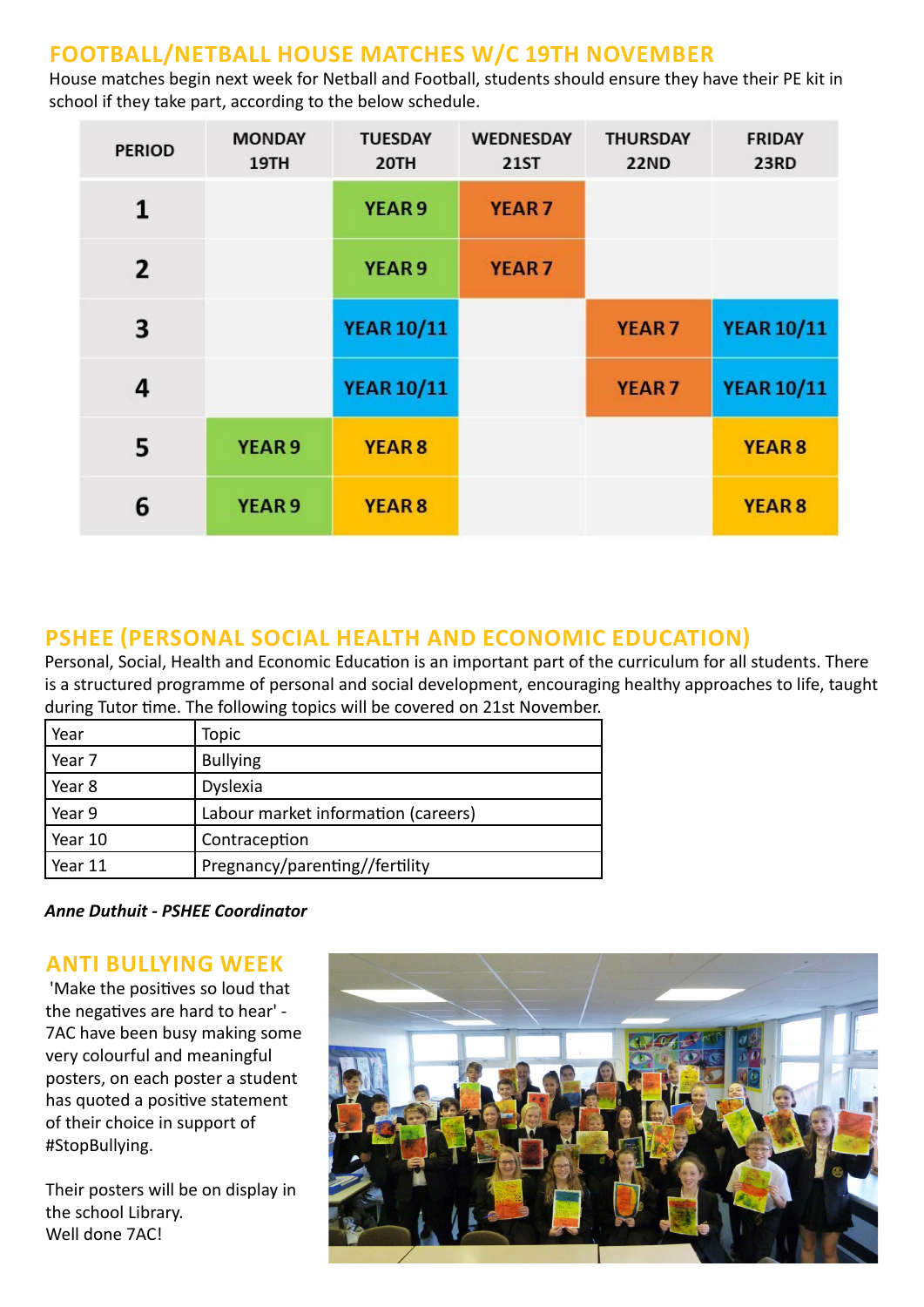# **SCHOOL TRIPS**

#### **New York 2020**

There will be a parents meeting on Wednesday 5th December at 4pm, more information to follow soon.

#### **Ski 2019**





There are 2 places available on the 2019 Ski trip. The trip departs on 6th April and returns on 13th April. Each students who has joined

us on the trip has had a wonderful time. If interested, students should collect a letter from Pupil Reception. Thank you, Mrs Freeman

#### **Torquay Residentials**

The next payment is due on 1st December for the Torquay Residential

Please kindly keep up with payments according to the payment schedule, as we are regularly paying the travel companies and it is important we have sufficient funds to do so. Many thanks



**School of Rock Rehearsals This Week!** 

(Week Commencing 19th Nov)

**Tuesday Lunch:** Dewey and Rosalie in DR2 with Mr Carroll Tuesday 3:30pm: Finish Scene 7 (p110-112) - Rosalie, Shienkopf, Mason. Scene 8- Ned, Patty, Dewey Summer, Zack, Lawrence, Katie, Tomika, Freddy-RC in Dr2. Wednesday 3.30pm with Mr Street - Katie, Freddy, Lawrence, Zack, backing singers & Dewey (This is a rehearsal for actors playing instruments in the show please be on time) Thursday 3:30pm Full Cast! From Scene 9 - Continuing

to the end of the show.

Please be ready to be off script ASAP. :-)